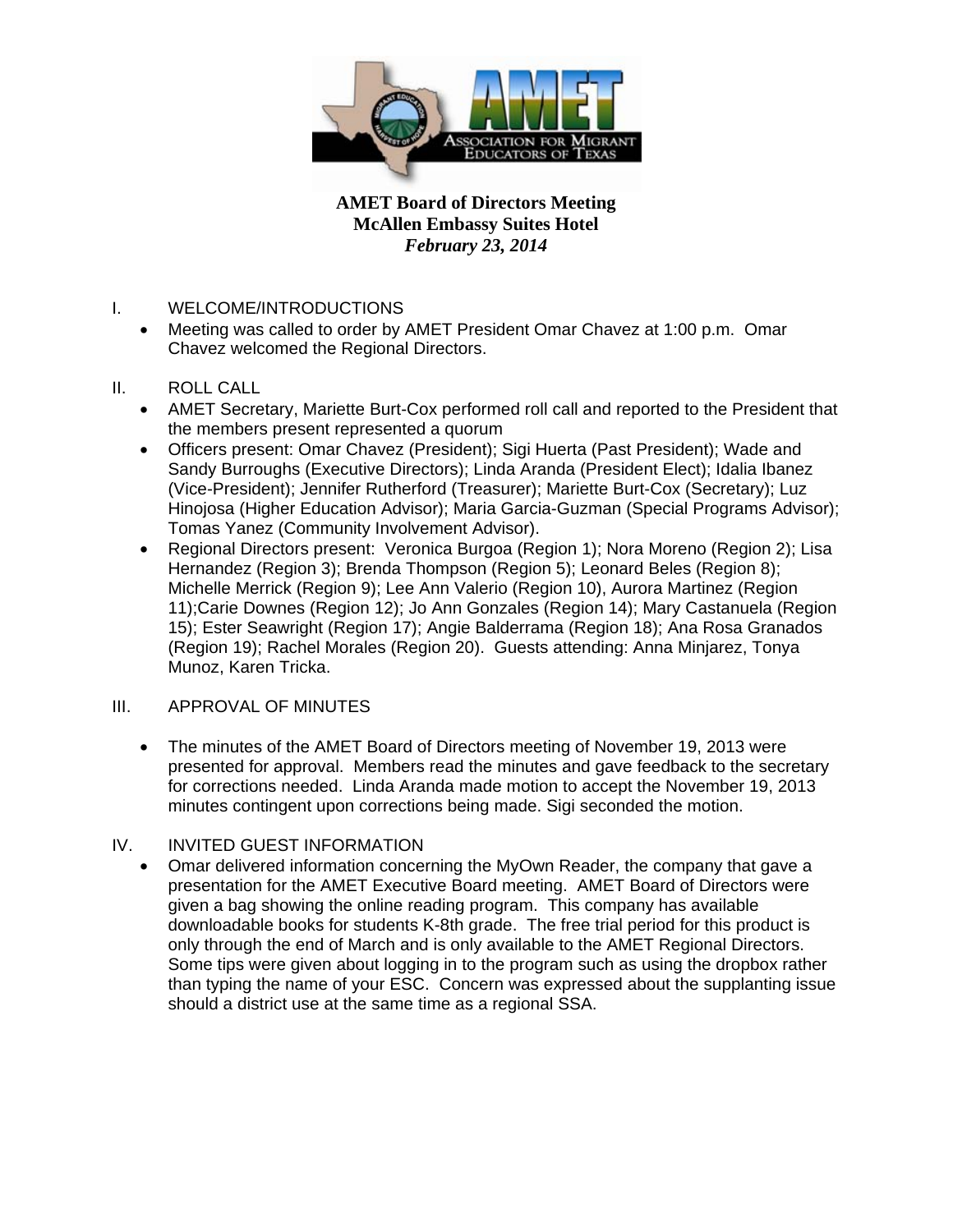

### V. OLD BUSINESS

### 2013 AMET CONFERENCE

Wade reported that there were 422 attendees in Houston in November. Wade gave a breakdown on conference attendees in past years as shown below:

| Year | Registrants            | Location       |
|------|------------------------|----------------|
| 2010 | 555 registrations      | S Padre        |
| 2011 | 495 registrations      | Corpus Christi |
| 2012 | 551 registrations (100 | S Padre        |
|      | Parents)               |                |

Omar stated that the conference numbers have been fairly stable although there was fear (this year) that Houston would have lower numbers. Omar felt that other programs have experienced this same problem. Some factors that may have been involved in the lower participation numbers may be due to the NASDME Conference being held in San Antonio this spring and another state conference was being held the same week as AMET.

### CONFERENCE STRANDS

- Rachel (Region 20) reported that at her project director meeting input was given indicating that the administrators felt there weren't enough sessions dealing with programming areas. She felt that district federal program directors might be asked to present in the future.
- Mary (Region 15) felt that a presenter from Galena Park who spoke during the administrator academy gave good examples of what is being done in that district.
- Mariette (Region 11) said that Houston ISD's David Gleason, gave excellent information showing how that district gives priority to students from different cohort groups.
- Ester (Region 17) thought that the Eduphoria workshop was great information and that Diane Reid's sessions were missed greatly this year.
- Leonard (Region 8) thinks that some of the information that was presented at the Administrator Academy could be presented as breakout session as well.
- Omar said that we need to encourage all our project districts and ESCs to submit suggestions for what needs to be presented.
- Veronica (Region 1) suggested that districts would like for other districts to share how they handle difficult situations.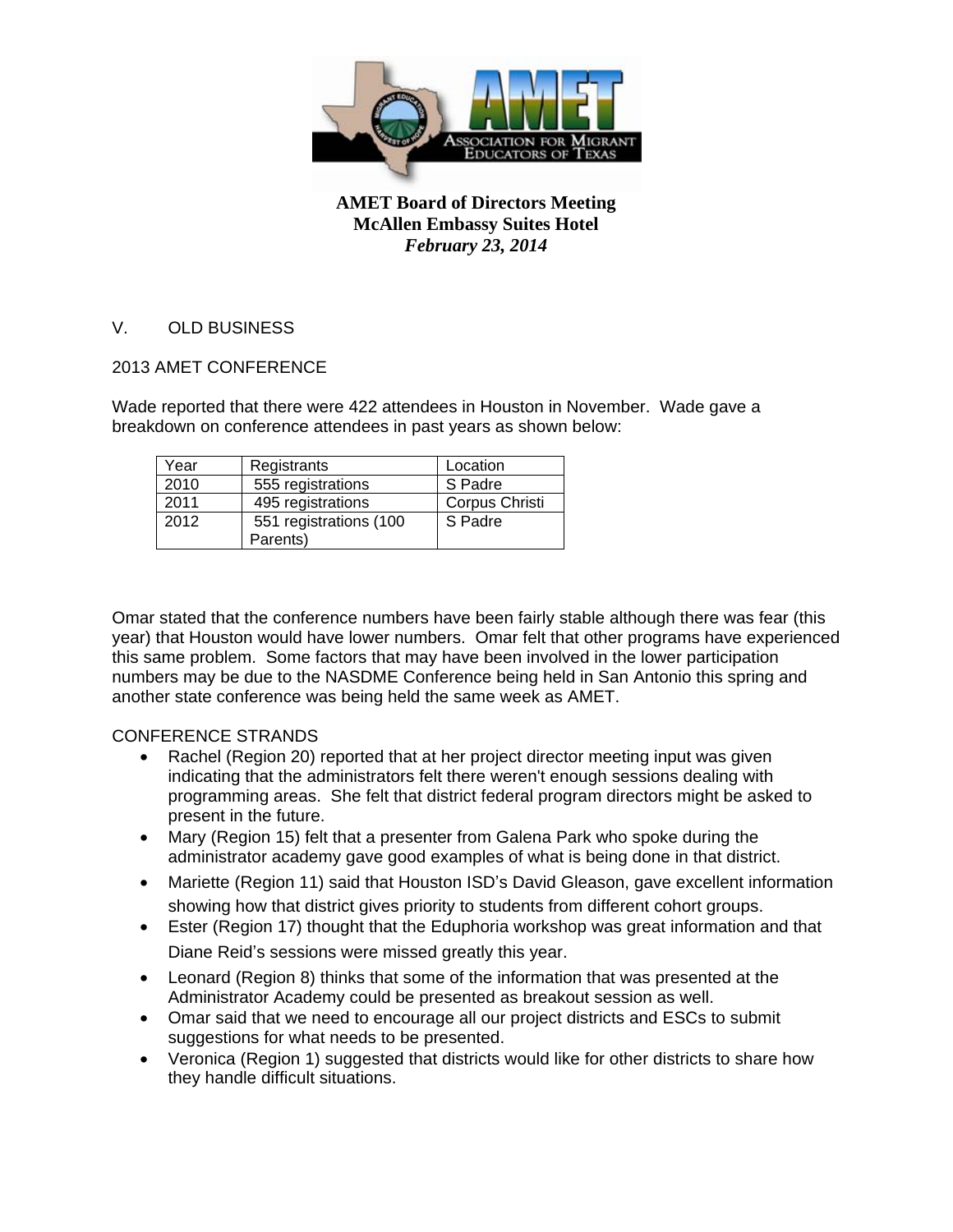

- To that effect, Omar said that ESCs are available to help the districts and often have good experiences to tell participants. Until this year, migrant directors were not interviewed during PBMI visits. This year they interviewed the migrant directors, as well. Sharing this interview process would be helpful for districts in a strand.
- Linda suggested that during marketing and advertising for the conference, AMET should consider giving examples for possible topics within the strands.
- Mary (Region 15) said that Superintendents must give their approval for districts to share district information (testing data, attendance…).
- Veronica (Region 1) asked if we can call other district directors to try to get them to present. Omar said that we cannot solicit districts to present. The best way is to model by sharing your information through knowledge and awareness to touch their hearts. Omar said that he showed a YouTube video "Fingers to the Bone" that captured the hearts of administrators in his region. Conversations such as we are having today are what help the conferences improve.
- Facilitators were thanked by Linda.

### **VENDORS**

- Feedback is needed about the vendors who provided breakout presentations at the conference so that we can see if they honored AMET's request not to try to sell their products during the breakout sessions.
- AMET may limit the number of vendors in the future. We are still trying to iron this out. Is the vendor meeting the needs of our students and parents? Directors need to ask themselves if this is something that can help their programs.
- The suggestion was made that perhaps a vendor strand would show the participants which breakout sessions will have vendors showing a product and that maybe they could have a district accompany the vendor for the presentation. There should also be time given for the attendees to ask questions. Leonard suggested that for those vendors wishing to present, priority will be given to those who have districts using their product to co-present. Carie (Region 12) said that it is important that data show that their product is valuable. The suggestion was made by Jennifer to make these data a requirement for vendor presentation. Sigi said we could bring vendors to the regional director meeting to hear the presentation before approving the session. We still do not want the majority of our presenters to be vendors.
- Another suggestion was letting those vendors without a district to have a room to use where they can take 30 minutes or so to give short presentations. Wade said that we need to be careful because there are not enough rooms at the island to accommodate many extra strands. AMET will consider this and work with it to see if it will work, possibly at a time before the sessions begin.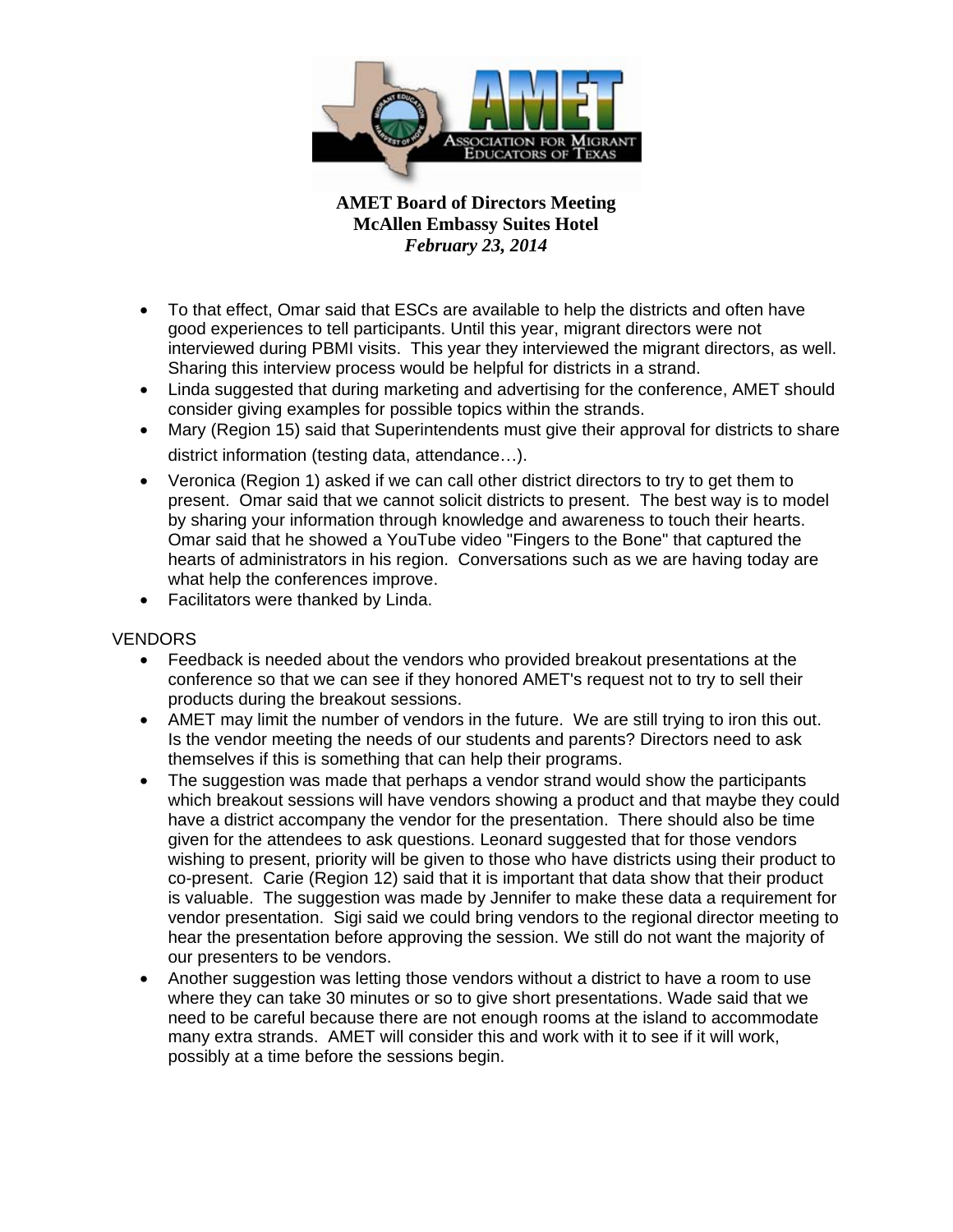

## VI. NEW BUSINESS

- Omar stated that the migrant program covers the families in Texas and out of Texas and that we cover the migrant child holistically. That's why we have the conference strands. The 2014 conference will be held November 12-14, 2014 in South Padre Island.
- The trend now is for conference attendees to upload presentations to bring to the event. However, some people like to have a hard copy and like to make notes on the handouts. Some presenters (this past November) did not make enough copies for everyone. Some dissatisfaction was reported because of this. Some attendees reported that they wanted TEA to be present.
- Lee Ann Valerio (Region 10) said that at her ESC they have asked presenters to bring a thumb drive holding important handouts to be uploaded right when they check in as presenters. Brenda (Region 5) reported that at their mobile conferences they have the presenters give them their presentations ahead of time and they attach QR codes to the handouts. Every attendee can have access to the presenter handouts should they want

them. A concern was presented that AMET shouldn't advertise who is presenting at every session because there should be some surprises for participants who come to the conference. However, the parents are another consideration because the more information that is given to them the better they turn out.

• Conference Local Committee is beginning to form. This information will be announced after first planning committee meeting in South Padre.

### GENERAL FUND BUDGET

- Wade reported the actual money we got in from the 2013 conference and what we spent, as well. The 2013 conference was short of funds by \$19,000 because the location was in Houston and fewer participants attended.
	- The \$41,000 that was grossed at Houston was not enough to cover all of the expenses.
- In preparing the new budget, Wade decided to keep the same amount of income, although history has shown the income to be much greater at South Padre due to the number of parents who attend. Expenditures were down because the donation to Harvest of Hope was not provided since the organization no longer exists. Most other expenses that are located on the balance sheet are self-explanatory.
- A concern was voiced about the fact that two of the recipients of awards from La Joya ISD were not notified in time to make arrangements to attend the 2013 conference. Directors need to take care of notifying the districts for the award recipients in a timely manner. Omar explained that the directors sent a letter of apology to the recipients and the districts. He said that it was an unfortunate mishap that has never happened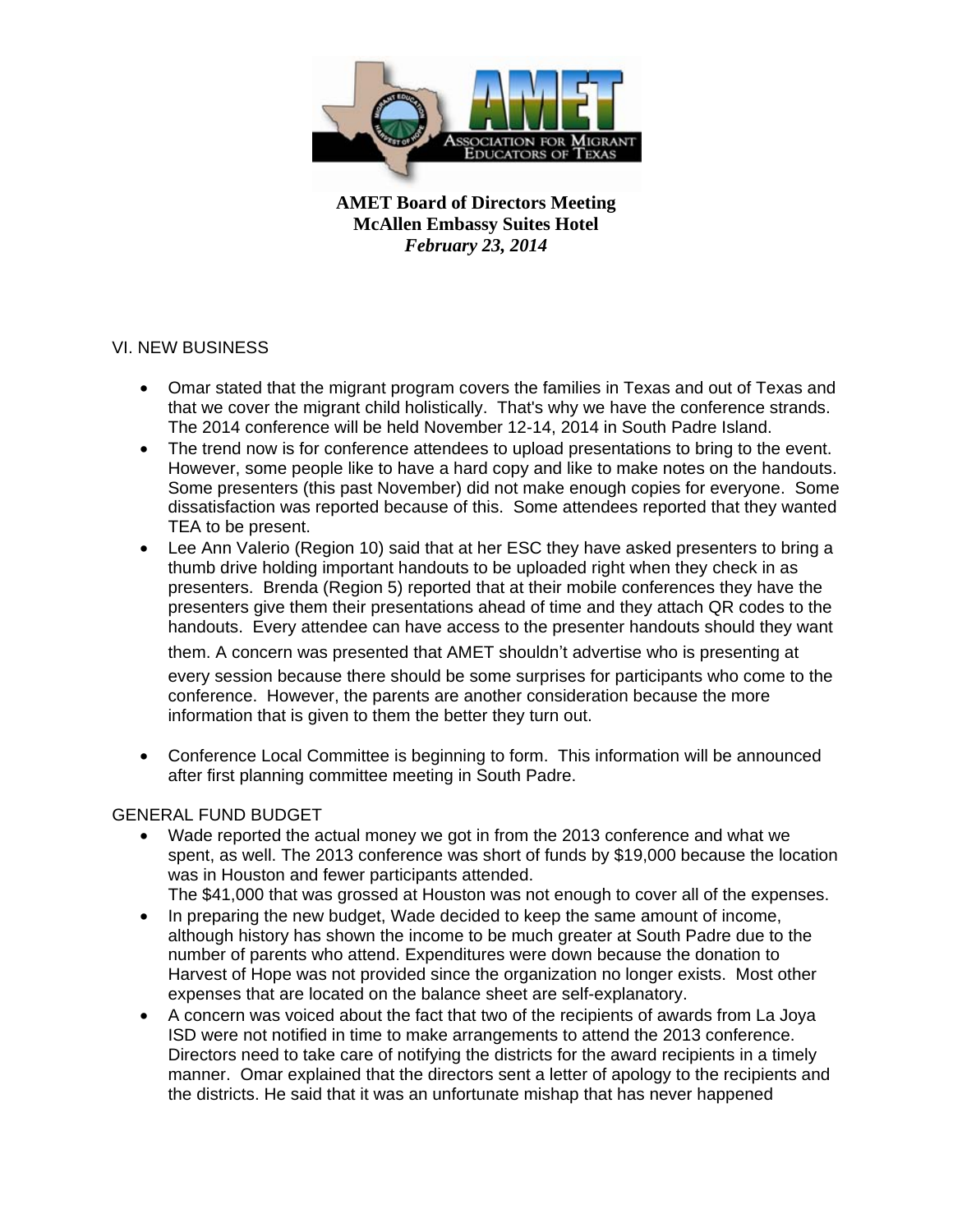

previously. It was recommended that the 2013 La Joya recipients be honored at the 2014 conference. This was unanimously approved.

- Wade resumed the discussion about the budget stating that \$67,706 is expenditures for the 2013 year. He asked that the board please understand that the books close on January 1 and anything received and spent after that are problems for the audit including invoices being paid and money coming in.
- The Pharr Kiwanis Club donated \$3000 that was used to fund six scholarships and AMET funded three for the Exemplary Student awards through TMIP. The insurance item (\$1500) covers the liability insurance and bonding for the executive directors. If there is an accident at conference, it covers liability. It also includes bonding in case of theft.
- The Harvest of Hope was given funds in 2013 before it dissolved.
- AMET projected 600 participants to attend the Houston (2013) conference but only 422 attended. The Executive Board has considered leaving the conference registration at \$300 but has now decided to increase the fees to \$350 for 2014.
- Jennifer made a motion to accept the budget. The motion was seconded by Brenda (Region 5).

### 2014 AMET CONFERENCE

• Wade reported that the AMET 2014 conference will be in South Padre Island. The Regional Director meeting will be held the day before the conference begins as well as the Officer Board Meeting. He gave a breakdown of the dates and locations of future conferences

| 2015 | San Antonio Wyndam Riverwalk   Nov. 11-13, 2015 |                  |
|------|-------------------------------------------------|------------------|
| 2016 | South Padre Island                              | Nov. 16-18, 2016 |
| 2017 | McAllen                                         | Nov. 08-10, 2017 |
| 2018 | South Padre Island                              | Nov. 14-16, 2018 |

#### VII. PUBLIC RELATIONS

• Tomas is working with the Kiwanis organization to provide scholarship money for the coming year. This would be available to migrant students from anywhere in the state. The Kiwanis would like the president of the organization to be at the conference to present the scholarships. A question was raised about charging the presenters the conference registration fees. Omar explained that if the presenters present and then leave, they won't be charged for attendance. If they were charged conference fees no one will want to volunteer to present.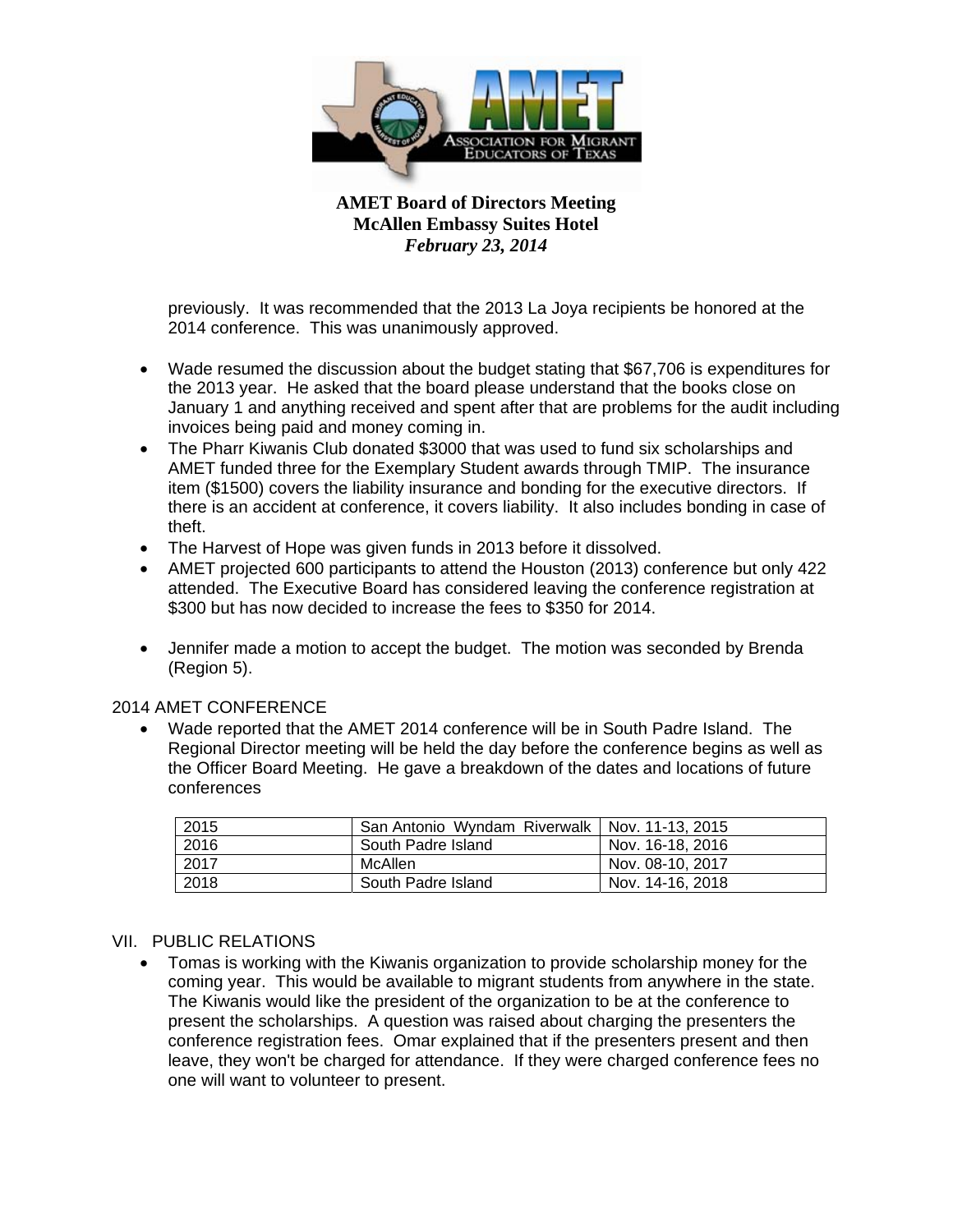

• There hasn't been any guidance on that issue. Vendor fees cover two people and their booth space. There are platinum, gold and silver sponsorships. Information concerning this is on the vendor registration form.

## NOMINATIONS/ELECTIONS

- Elections are coming up for even numbered regional directors. Information will go out about dates for nominations and re-elections. President-Elect and Secretary will come up this year.
- Sigi said that anyone wishing to be President-Elect needs to understand that the commitment is actually for 6 years. Two years are spent as President-Elect, two years as acting President, and two years as Past-President.
- Omar asked if anyone is interested. Rachel (Region 20) is considering President-Elect office.
- The AMET By-Laws show the qualifications under Article 6.02.
- Linda will take over Presidency in November 2014. The President-Elect is responsible for the conference planning and execution.

# SCHOLARSHIP COMMITTEE

- Tomas emphasized the importance of having applications for scholarships easier to fill out rather than harder for migrant students. He said that it should be streamlined to accommodate the migrant students.
- Luz said that in the past there has been discussion about the rigidity of the AMET scholarship process. She added that all applicants need to follow the guidelines with all pages in the correct order. She said that someone on the committee should be the voice for the student. Applying for the AMET scholarship should prepare them for bigger scholarships. Valerie reviews the paperwork to see if everything is there and in order.
- Ester (Region 17) stated that the regional director should keep a log of what was received from the students and what was sent on to Valerie. Directors should review and double check with Valerie if questions arise. Small districts often do not have counselor support; therefore, the regional director should help the students. Another concern is that there is a grading rubric that includes family income which can be a problem for some of the migrant families. On most scholarship applications if there is a blank anywhere, it will be thrown out.
- A question was asked if Valerie lets regional directors know if something is wrong with the submitted paperwork and needs to be corrected or is the application disqualified without informing the director. This question was not answered since Valerie was not present but will be addressed at the next meeting.
- Luz stated that she feels this scholarship is small and some leniency should be afforded to the migrant students.